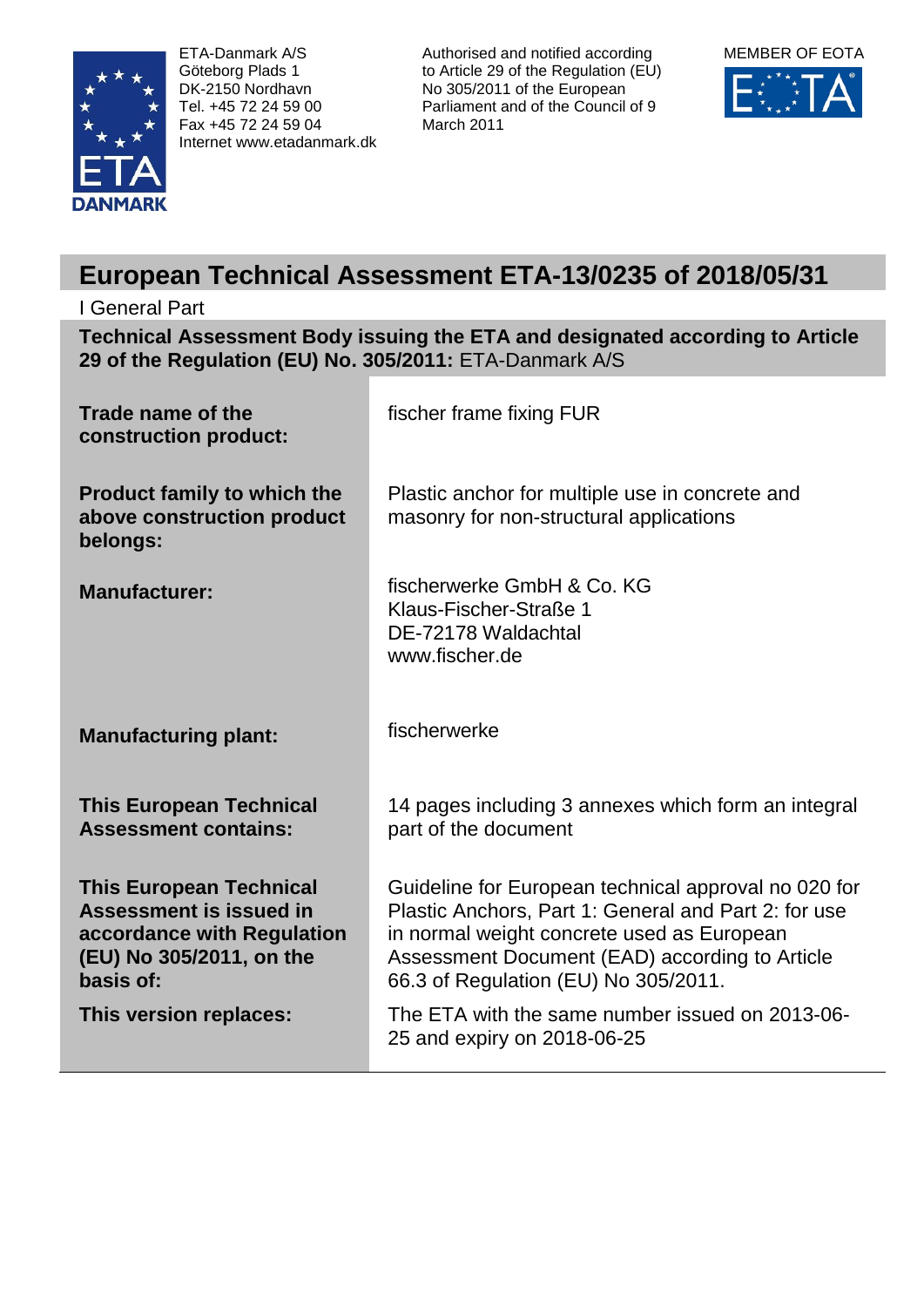Translations of this European Technical Assessment in other languages shall fully correspond to the original issued document and should be identified as such.

Communication of this European Technical Assessment, including transmission by electronic means, shall be in full (excepted the confidential Annex(es) referred to above). However, partial reproduction may be made, with the written consent of the issuing Technical Assessment Body. Any partial reproduction has to be identified as such.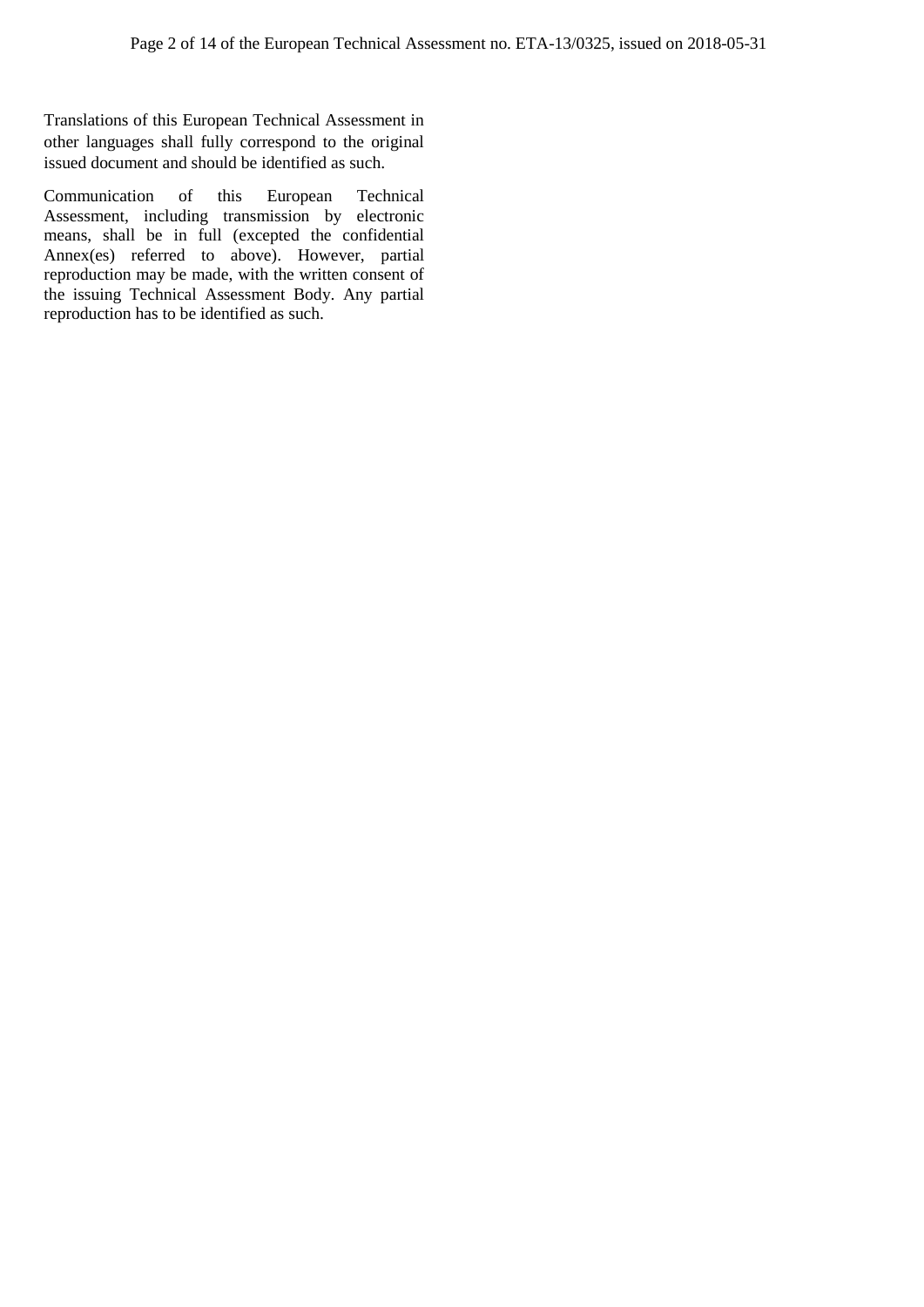# **II SPECIFIC PART OF THE EUROPEAN TECHNICAL ASSESSMENT**

## **1 Technical description of product and intended use**

#### **Technical description of the product**

Fischer FUR 10 is a plastic anchor consisting of a plastic sleeve made of polyamide and an accompanying specific screw of galvanised steel or galvanized steel with an additional Duplex-coating or of stainless steel.

The plastic sleeve is expanded by screwing in the specific screw which presses the sleeve against the wall of the drilled hole.

The installed anchor is shown in Annex 1

## **2 Specification of the intended use in accordance with the applicable EAD**

The performances given in Section 3 are only valid if the anchor is used in compliance with the specifications and conditions given in Annex B.

The verifications and assessment methods on which this European Technical Assessment is based lead to the assumption of a working life of the anchors of at least 50 years.

The indications given on the working life cannot be interpreted as a guarantee given by the producer, but are to be regarded only as a means for choosing the right products in relation to the expected economically reasonable working life of the works.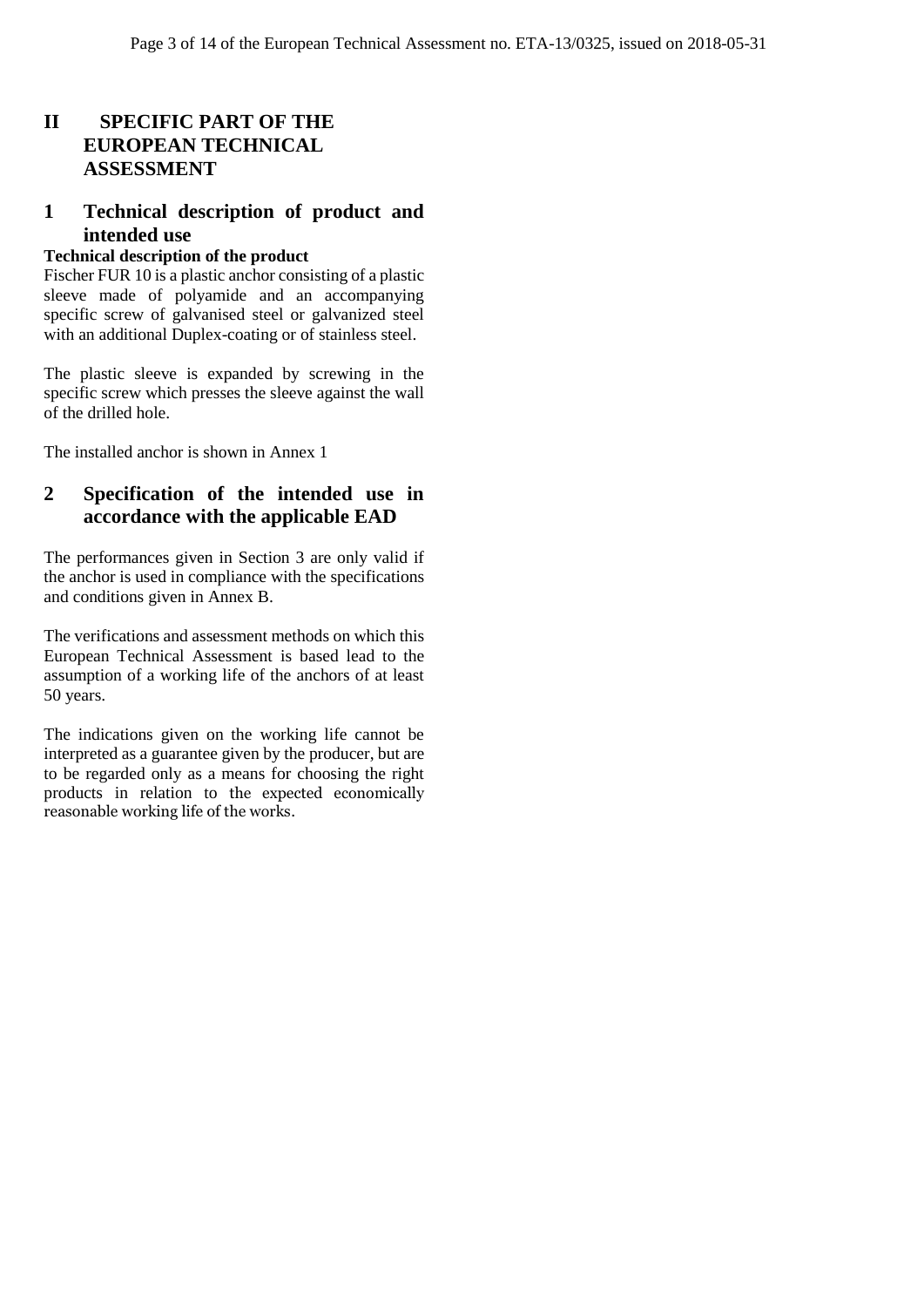## **3 Performance of the product and references to the methods used for its assessment**

#### **3.1 Mechanical resistance and stability (BWR 1)**

The essential characteristics regarding mechanical resistance and stability are included under the Basic Works Requirement Safety in use

#### **3.2 Safety in case of fire (BWR 2)**

Reaction to fire Anchorages satisfy requirements for Class A 1 Resistance to fire See Annex C 1

#### **3.3 Safety and accessibility (BWR 4)**

Characteristic resistance for tension and shear loads, see Annexes C 1, C 2

Characteristic resistance for bending moments, see Annex C 1

Displacements under shear and tension loads, see Annex C 1

Anchor distances and dimensions of members, see Annex B 2 and B3.

## **3.4 General aspects**

The verification of durability is part of testing the essential characteristics.

Durability is only ensured if the specifications of intended use according to Annex B are taken into account.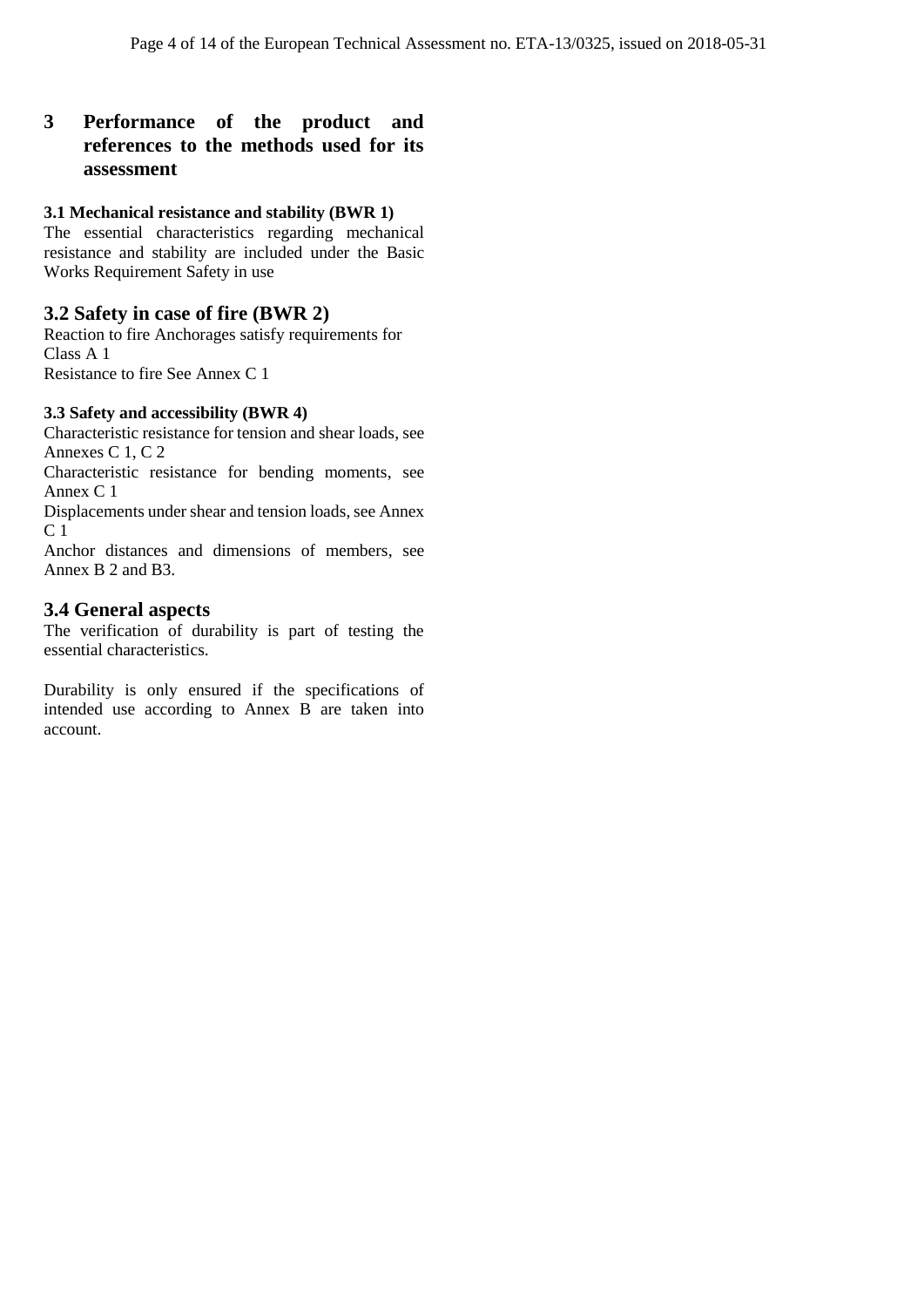## **4 Attestation and verification of constancy of performance (AVCP)**

#### **4.1 AVCP system**

In accordance with guideline for European technical approval ETAG 020, March 2012 used as European Assessment Document (EAD) according to Article 66 Paragraph 3 of Regulation (EU) No 305/2011 the applicable European legal act is: 97/463/EC. The system to be applied is 2+.

## **5 Technical details necessary for the implementation of the AVCP system, as foreseen in the applicable EAD**

Technical details necessary for the implementation of the AVCP system are laid down in the control plan deposited at ETA-Danmark prior to CE marking.

Issued in Copenhagen on 2018-05-31 by Thomas Bruun

Managing Director, ETA-Danmark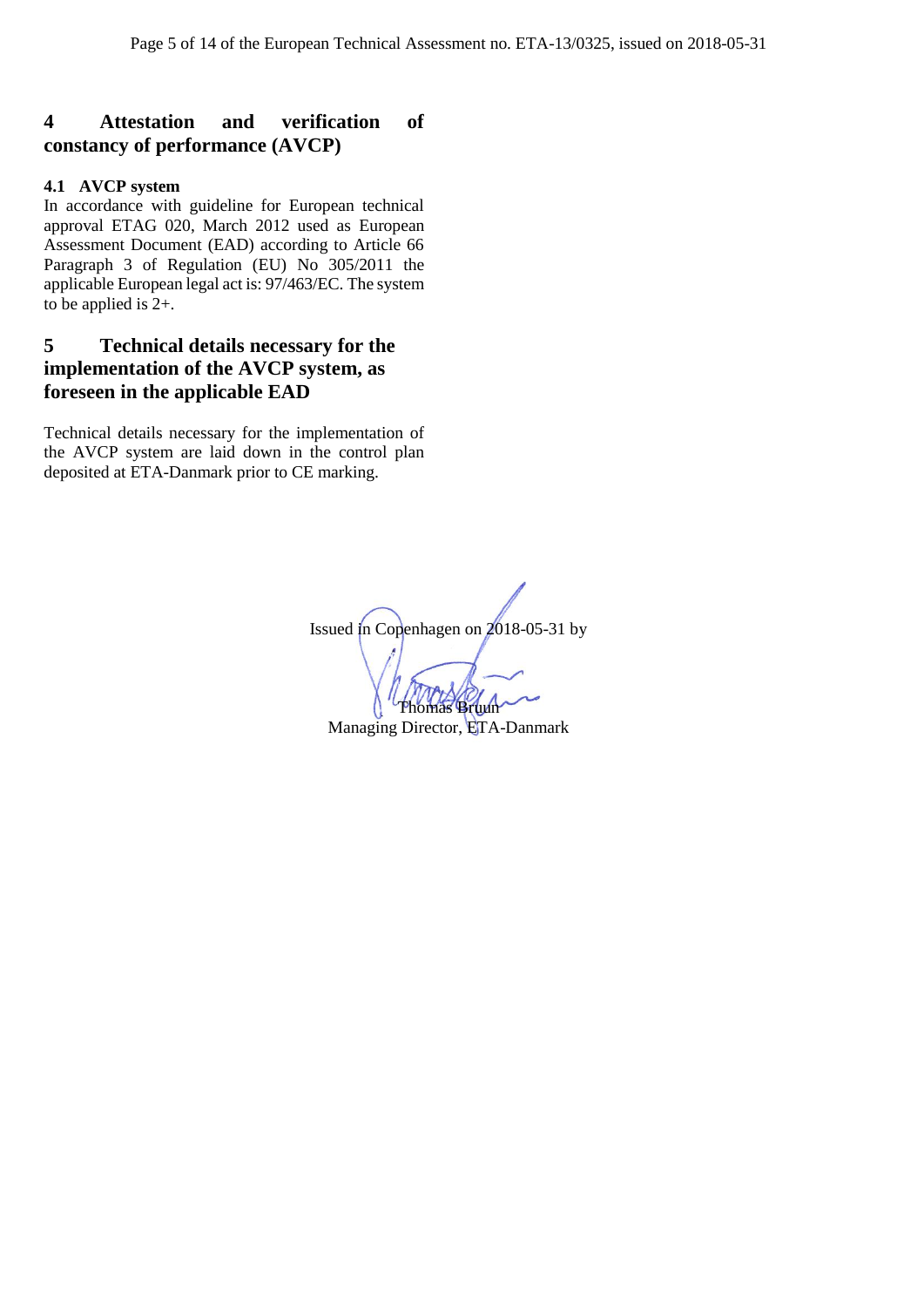

## **Legend**

- $h_{\text{nom}}$  = overall plastic anchor embedment depth in the base material
- $h_1$  = depth of drill hole to deepest point
- $h =$  thickness of member (wall)
- $t_{fix}$  = thickness of fixture and / or non-load bearing layer

Figures not to scale

## **fischer long shaft fixing FUR**

**Product description** Installed anchor

**Annex A 1**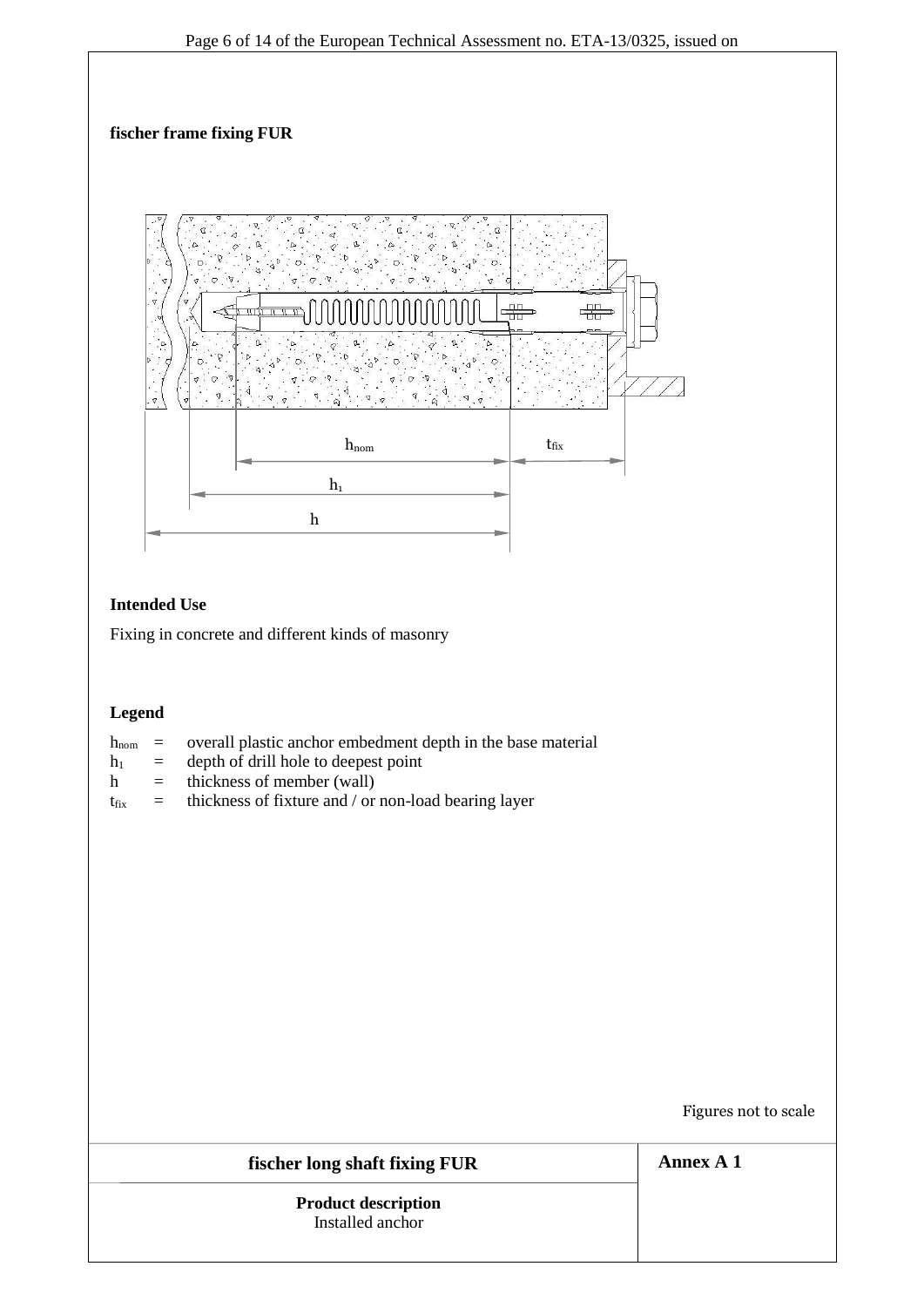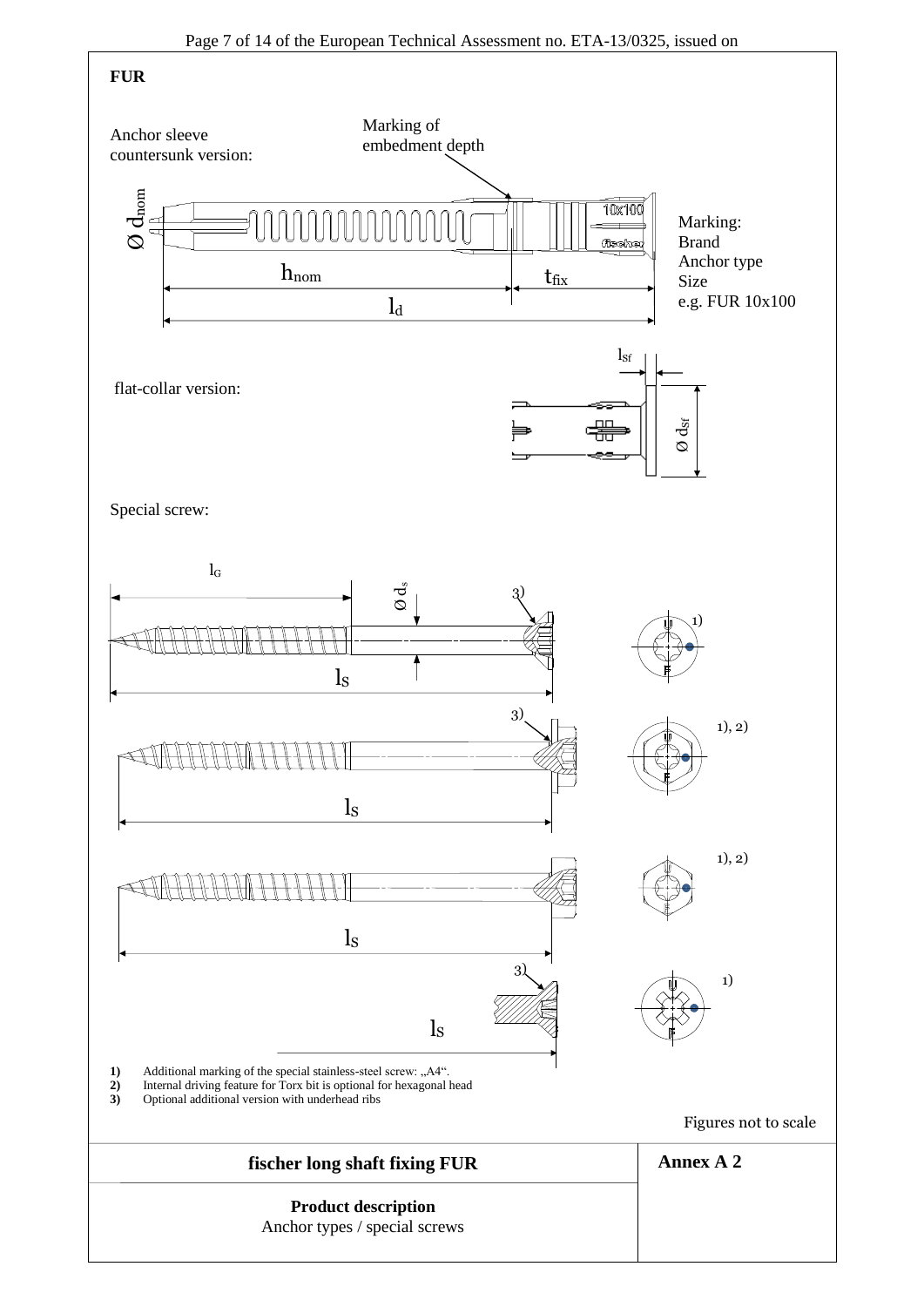#### **Table A3.1: Dimensions [mm]**

| Anchor<br>type | <b>Anchor sleeve</b><br>[mm] |                                   |           |        |           |                                          |                 | <b>Special screw</b><br>[mm] |                |
|----------------|------------------------------|-----------------------------------|-----------|--------|-----------|------------------------------------------|-----------------|------------------------------|----------------|
|                | $h_{\rm nom}$                | $\boldsymbol{O}$ d <sub>nom</sub> | $t_{fix}$ | ЬI     | $\lg^{2}$ | $\boldsymbol{\emptyset}$ d <sub>Sf</sub> | Ød <sub>s</sub> | lG                           | 1s             |
| <b>FUR 10</b>  | 70                           | 10                                | $\geq 1$  | 71-360 | 2,2       | 18,5                                     | 7,0             | > 77                         | $\geq 78^{1)}$ |

1) To ensure that the screw penetrates the anchor sleeve,  $l_s$  must be  $l_d + l_{sf}^2$  + 7 mm

**2)** Only valid for flat collar version

## **Table A3.2:Materials**

| <b>Name</b>   | <b>Material</b>                                                                                                                                           |
|---------------|-----------------------------------------------------------------------------------------------------------------------------------------------------------|
| Anchor sleeve | Polyamide, PA6, colour grey                                                                                                                               |
|               | - Steel gvz A2G or A2F acc. to EN ISO $4042:2001$                                                                                                         |
| Special screw | or<br>- Steel gvz A2G or A2F acc. to EN ISO 4042:2001+ Duplex-coating type Delta-<br>Seal in three layers (total layer thickness $\geq 6 \,\mu m$ )<br>or |
|               | - Stainless steel acc. to EN 10 088-3:2014, e.g. 1.4401, 1.4571, 1.4578, 1.4362                                                                           |

## **fischer long shaft fixing FUR**

**Annex A 3**

**Product description** Dimension / Materials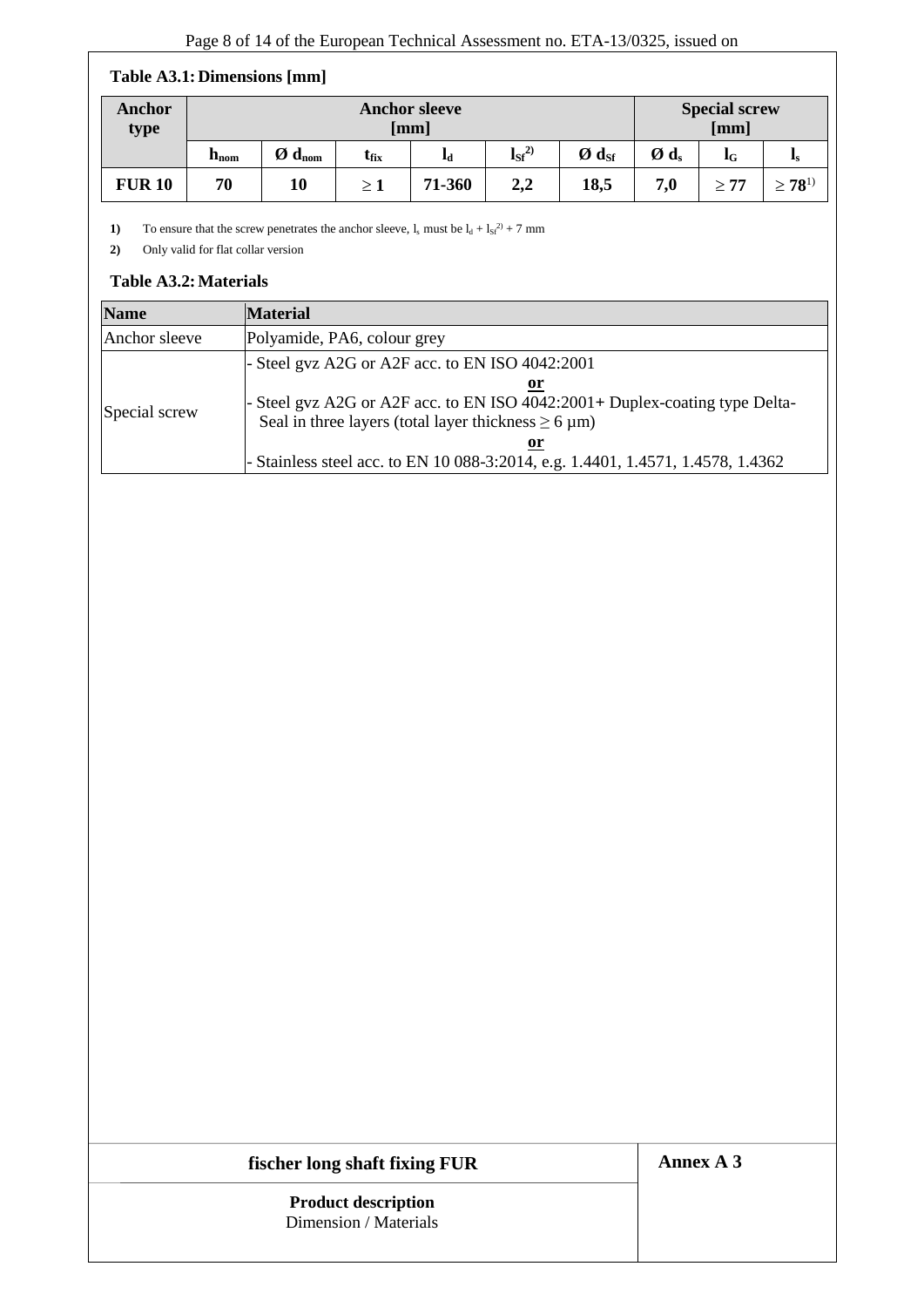## **Specifications of intended use**

#### **Anchorages subject to:**

- Static and quasi-static loads.
- Multiple fixing of non-structural applications.

#### **Base materials:**

- Reinforced or unreinforced normal weight concrete with strength classes  $\geq$  C12/15 (use category "a"), according to EN 206-1:2000, Annex C1.
- Solid brick masonry (use category "b"), according to Annex C2. Note: The characteristic resistance is also valid for larger brick sizes and higher compressive strengths of the masonry unit.
- Hollow brick masonry (use category "c"), according to Annex C2.
- Mortar strength class of the masonry  $\geq$  M2,5 according to EN 998-2:2010.
- For other base materials of the use categories "a", "b" or "c" the characteristic resistance of the anchor may be determined by job site tests according to ETAG 020, Annex B, Edition March 2012.

#### **Temperature Range:**

#### FUR 10

- c: 20 °C to 50 °C (max. short term temperature + 50 °C and max long term temperature + 30 °C)
- b: 20 °C to 80 °C (max. short term temperature + 80 °C and max long term temperature + 50 °C)

#### **Use conditions (Environmental conditions):**

- Structures subject to dry internal conditions (zinc coated steel, stainless steel).
- The specific screw made of galvanised steel or galvanised steel with an additional Duplex-coating may also be used in structures subject to external atmospheric exposure, if the area of the head of the screw is protected against moisture and driving rain after mounting of the fixing unit in this way, that intrusion of moisture into the anchor shaft is prevented. Therefore there shall be an external cladding or a ventilated rainscreen mounted in front of the head of the screw and the head of the screw itself shall be coated with a soft plastic, permanently elastic bitumen-oil-combination coating (e.g. undercoating or body cavity protection for cars).
- Structures subject to external atmospheric exposure (including industrial and marine environment) and to permanently damp internal condition, if no particular aggressive conditions exist (stainless steel). Note: Particular aggressive conditions are e.g. permanent, alternating immersion in seawater or the splash zone of seawater, chloride atmosphere of indoor swimming pools or atmosphere with extreme chemical pollution (e.g. in desulphurization plants or road tunnels where de-icing materials are used).

#### **Design:**

- The anchorages are to be designed in accordance with the ETAG 020, Annex C under the responsibility of an engineer experienced in anchorages and masonry work.
- Verifiable calculation notes and drawings shall be prepared taking account of the loads to be anchored, the nature and strength of the base materials and the dimensions of the anchorage members as well as of the relevant tolerances. The position of the anchor is indicated on the design drawings.
- Fasteners are only to be used for multiple use for non-structural application, according to ETAG 020, Edition March 2012.

Installation:

- Hole drilling by the drilling method according to Annex C1 and C2 for use categories "b" and "c".
- Anchor installation carried out by appropriately qualified personnel and under the supervision of the person responsible for technical matters of the site.
- Installation temperature FUR 10:  $\qquad \qquad$   **20 °C to +40 °C**
- Exposure to UV due to solar radiation of the not protected anchor  $\leq 6$  weeks.

#### **fischer long shaft fixing FUR**

**Annex B 1**

**Intended use** Specifications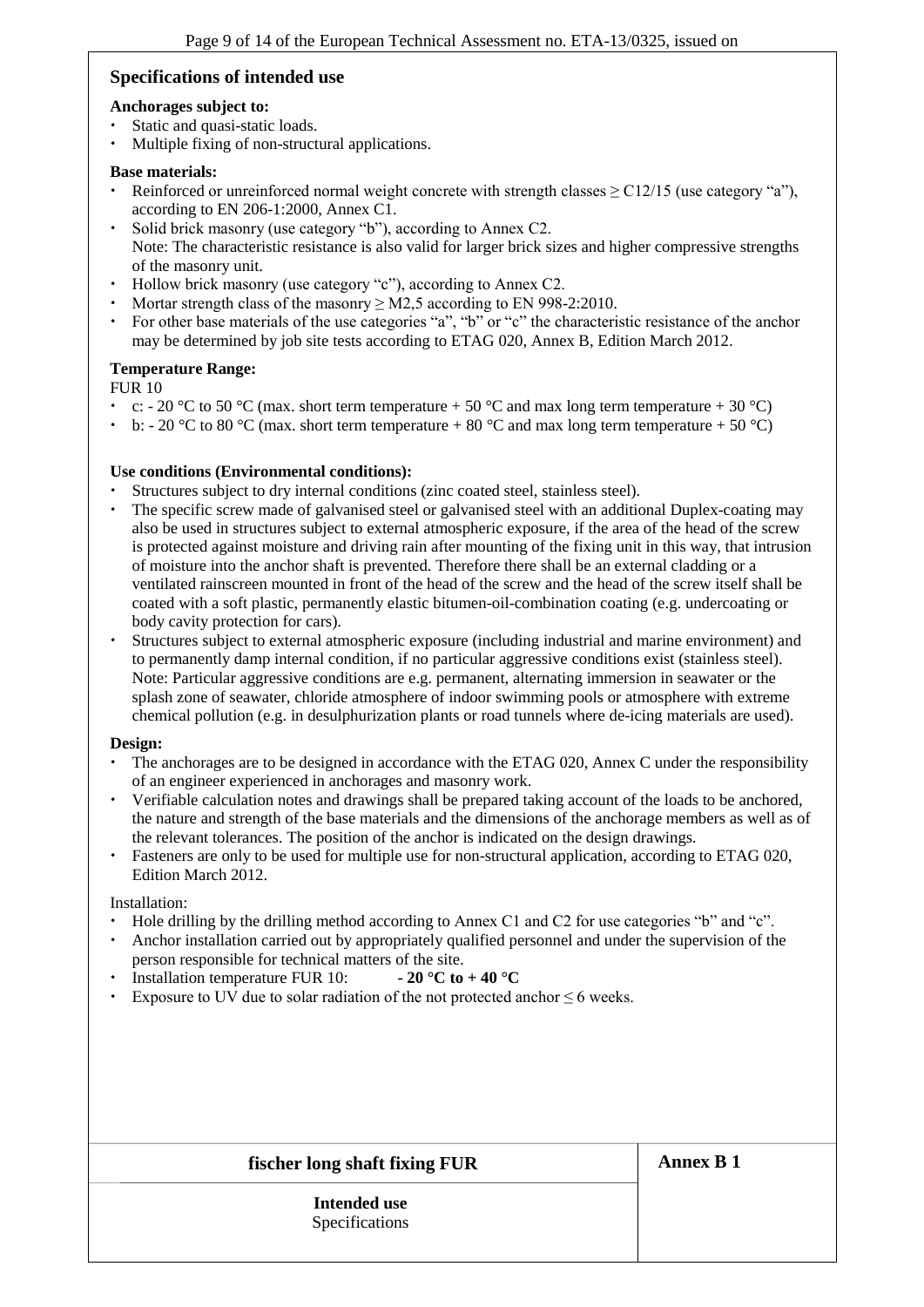#### **Table B1.1: Installation parameters**

| <b>Anchor type</b>                                                   |                  |     |                      | <b>FUR 10</b> |
|----------------------------------------------------------------------|------------------|-----|----------------------|---------------|
| Drill hole diameter                                                  | d <sub>0</sub>   | $=$ | lmm l                | 10            |
| Cutting diameter of drill bit                                        | $d_{cut}$        |     | mm                   | 10,45         |
| Depth of drill hole to deepest point $\frac{1}{1}$                   | $\mathbf{h}_1$   |     | mm                   | 85            |
| Overall plastic anchor embedment depth in the base material $^{1/2}$ | $h_{\text{nom}}$ |     | $\lceil$ mm $\rceil$ | 70            |
| Diameter of clearance hole in the fixture                            | df               |     | mm                   | 12.5          |

**1)** See Annex 1

2) If the embedment depth is higher than h<sub>nom</sub> given in Table B1.1 (only for hollow and perforated masonry), job site tests have to be carried out according to ETAG 020, Annex B.

|  |  | Table B1.2: Minimum thickness of member, edge distance and spacing in concrete |
|--|--|--------------------------------------------------------------------------------|
|--|--|--------------------------------------------------------------------------------|

| <b>Anchor type</b> |                           | <b>Minimum</b><br>thickness<br>of member | <b>Characteristic Characteristic</b><br>edge distance | spacing            | Minimum allowable<br>spacing and<br>edge distances <sup>1)</sup>                     |
|--------------------|---------------------------|------------------------------------------|-------------------------------------------------------|--------------------|--------------------------------------------------------------------------------------|
|                    |                           | $h_{\min}$<br>[mm]                       | $c_{cr,N}$<br>[mm]                                    | $S_{cr,N}$<br>[mm] | [mm]                                                                                 |
|                    | Concrete<br>$\geq C16/20$ |                                          | 100                                                   | 80                 | $= 50$ for $c \ge 100$<br>$S_{\rm min}$<br>$= 50$ for s<br>$\geq 150$<br>$c_{\min}$  |
| <b>FUR 10</b>      | Concrete<br>C12/15        | 110                                      | 140                                                   | 90                 | $\geq 140$<br>$= 70$ for c<br>$S_{\min}$<br>$= 70$ for s<br>$\geq 210$<br>$c_{\min}$ |

1) Intermediate values by linear interpolation

FUR 10: In case a fixing point consists of more than 1 anchor with spacing of  $s \le s_{cr,N}$ , this fixing point is considered as a group with a max. characteristic resistance  $N_{Rk,p}$  acc. to Table 6.

#### **Scheme of distance and spacing in concrete**



Figures not to scale

| fischer long shaft fixing FUR                                           | <b>Annex B 2</b> |
|-------------------------------------------------------------------------|------------------|
| Intended use                                                            |                  |
| Installation parameters, minimum thickness, edge distances and spacings |                  |

For  $s > s_{cr,N}$ , the anchors are always considered as single anchors, each with a characteristic resistance N<sub>Rk,p</sub> acc. to Table 6.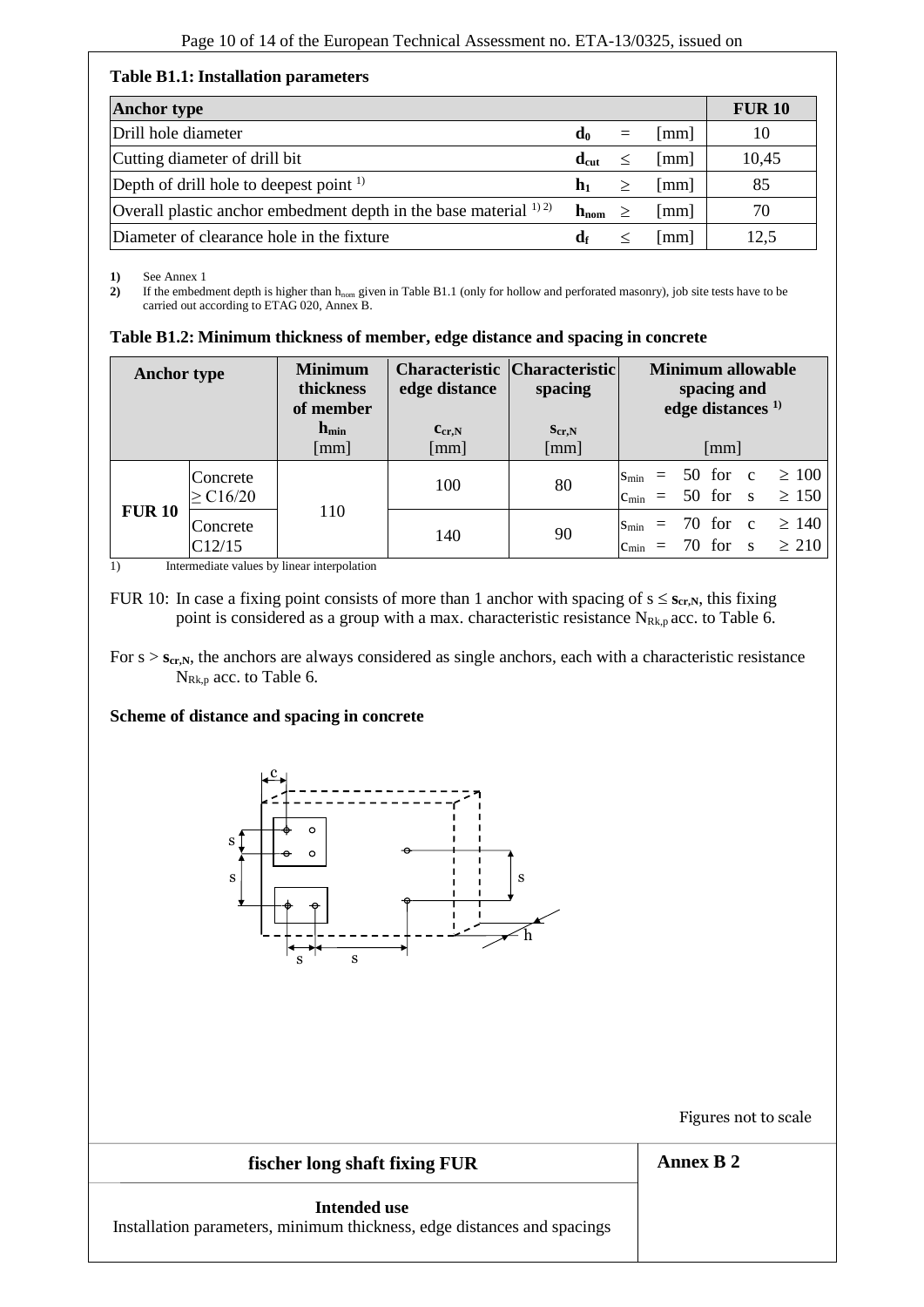## **Table B2.1: Minimum distances and dimensions in masonry**

| <b>Anchor type</b>                                   |                    |                      | <b>FUR 10</b> |
|------------------------------------------------------|--------------------|----------------------|---------------|
| Minimum thickness of member                          | $h_{\min}$         | $\lceil$ mm $\rceil$ | 110           |
| Single anchor                                        |                    |                      |               |
| Minimum allowable spacing                            | $S_{\min}$         | $\lceil$ mm $\rceil$ | 250           |
| Minimum allowable edge distance                      | $c_{\min}$         | $\lceil$ mm $\rceil$ | 100           |
| <b>Anchor Group</b>                                  |                    |                      |               |
| Minimum allowable spacing perpendicular to free edge | $S_{1,min}$        | $\lceil$ mm $\rceil$ | 100           |
| Minimum allowable spacing parallel to free edge      | $S_{2,\text{min}}$ | $\lceil$ mm $\rceil$ | 100           |
| Minimum allowable edge distance                      | $c_{\min}$         | $\lceil$ mm $\rceil$ | 100           |

# **Scheme of distance and spacing in masonry**



Figures not to scale

# **fischer long shaft fixing FUR Intended use**

**Annex B 3**

Minimum distances and dimensions in masonry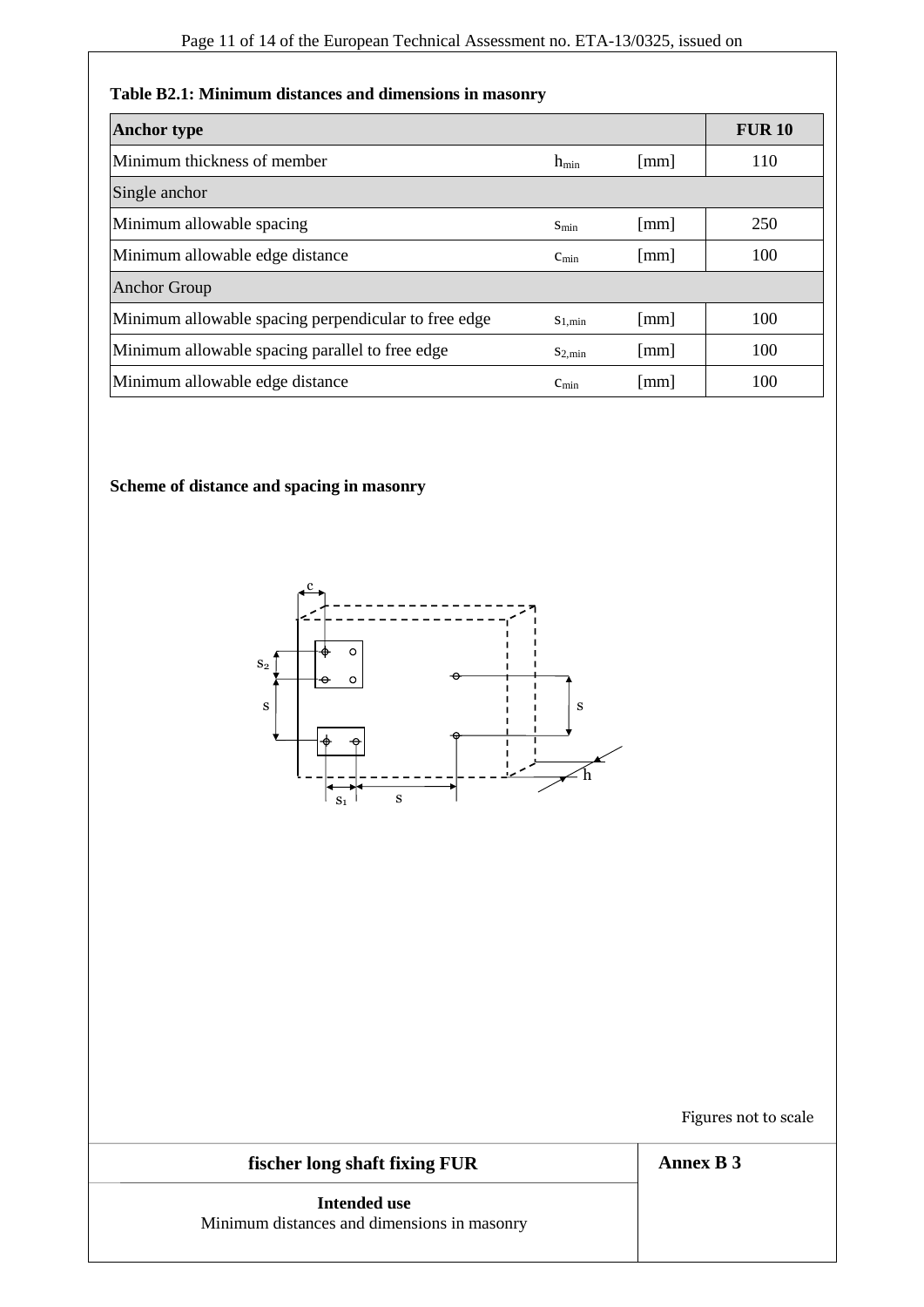#### **Installation Instructions (the following pictures show fixing through timber parts)**



Figures not to scale

**fischer long shaft fixing FUR**

**Intended use** Installation instructions **Annex B 4**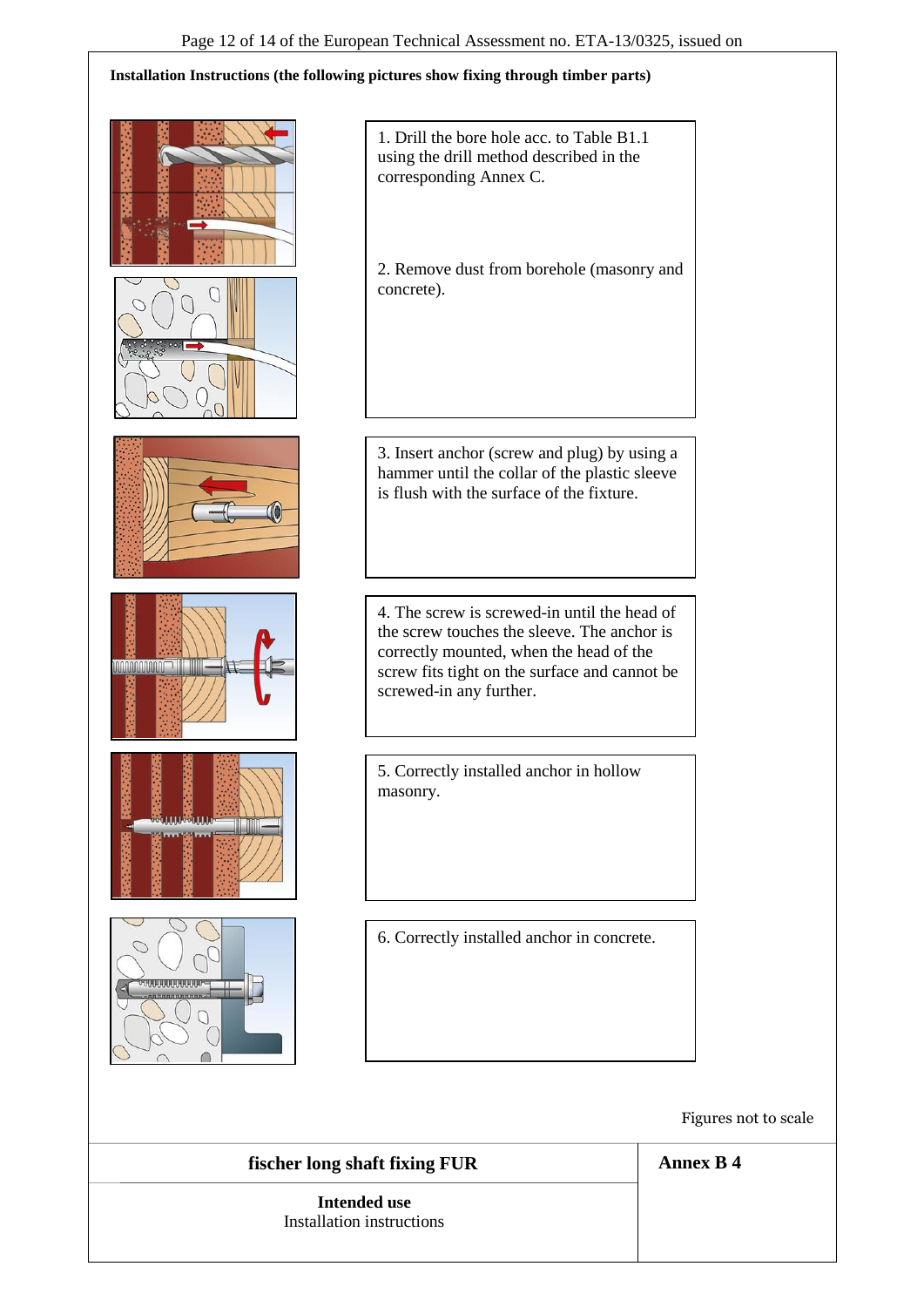#### **Table C1.1: Characteristic bending resistance of the screw in concrete and masonry**

| <b>Anchor type</b>                   |                                      |                     | <b>FUR 10</b>      |
|--------------------------------------|--------------------------------------|---------------------|--------------------|
| Material                             |                                      | galvanised<br>steel | stainless<br>steel |
| Characteristic<br>bending resistance | [Nm]<br>$M_{Rk,s}$                   | 17,7                | 17,1               |
| Partial safety factor                | $\gamma$ <sub>Ms</sub> <sup>1)</sup> | 1,25                | 1,29               |

<sup>1)</sup> In absence of other national regulations

#### **Table C1.2: Characteristic resistance of the screw for use in concrete**

|                                              |                                                | <b>FUR 10</b>       |                    |      |  |
|----------------------------------------------|------------------------------------------------|---------------------|--------------------|------|--|
| Failure of expansion element (special screw) |                                                | galvanized<br>steel | stainless<br>steel |      |  |
| Characteristic tension resistance            | $N_{Rk,s}$                                     | [kN]                | 18,7               | 18,1 |  |
| Partial safety factor                        | $\gamma$ <sub>Ms</sub> <sup>1)</sup>           |                     | 1,50               | 1,55 |  |
| Characteristic shear resistance              | $\mathbf{V}_{\mathbf{R}\mathbf{k},\mathbf{s}}$ | [kN]                | 9,4                | 9,0  |  |
| Partial safety factor                        | $\gamma_{\rm Ms}$ 1)                           |                     | 1,25               | 1,29 |  |

 $\overline{1}$ ) In absence of other national regulations

#### **Table C1.3: Characteristic resistance for use in concrete (use categorie "a")**

| <b>Pull-out failure (plastic sleeve)</b>              |                          |      | <b>FUR 10</b> |
|-------------------------------------------------------|--------------------------|------|---------------|
| Concrete $\geq$ C12/15                                |                          |      |               |
| Characteristic resistance                             | $N_{\rm Rk,p}$           | [kN] | 4,5           |
| Partial safety factor                                 | $\gamma_{\text{Mc}}^{1}$ |      | 1,8           |
| $\frac{1}{2}$ In absence of other national requisions |                          |      |               |

1) In absence of other national regulations

#### **Table C1.4: Displacements under tension und shear loading in concrete1), masonry1)**

| <b>Anchor type</b> |                            | <b>Tension load</b>                  |      | <b>Shear load</b>                |                               |  |
|--------------------|----------------------------|--------------------------------------|------|----------------------------------|-------------------------------|--|
|                    | $\mathbf{F}^{(2)}$<br>[kN] | ONO<br>$O_{N\infty}$<br>[mm]<br>[mm] |      | $\mathbf{O}(\mathbf{V})$<br>[mm] | $\delta_{V_{\infty}}$<br>[mm] |  |
| <b>FUR 10</b>      | 1,0                        | 0,62                                 | , 24 | 3,39                             | 5,09                          |  |

**1)** Valid for all ranges of temperatures

**2)** Intermediate values by linear interpolation

#### **Table C1.5: Values under fire exposure in concrete C20/25 to C50/60 in any load direction no permanent centric tension load and without lever arm**

| <b>Anchor type</b> | <b>Fire resistance class</b> | п1.           |
|--------------------|------------------------------|---------------|
| <b>FUR 10</b>      | R 90                         | $\leq 0.8$ kN |

 $1)$   $F_{Rk}$  /  $(\gamma$ m  $\chi \gamma F)$ 

## **fischer long shaft fixing FUR**

**Annex C 1**

#### **Performances**

Characteristic resistance and characteristic bending resistance of the screw Characteristic resistance for use in concrete and values under fire exposure